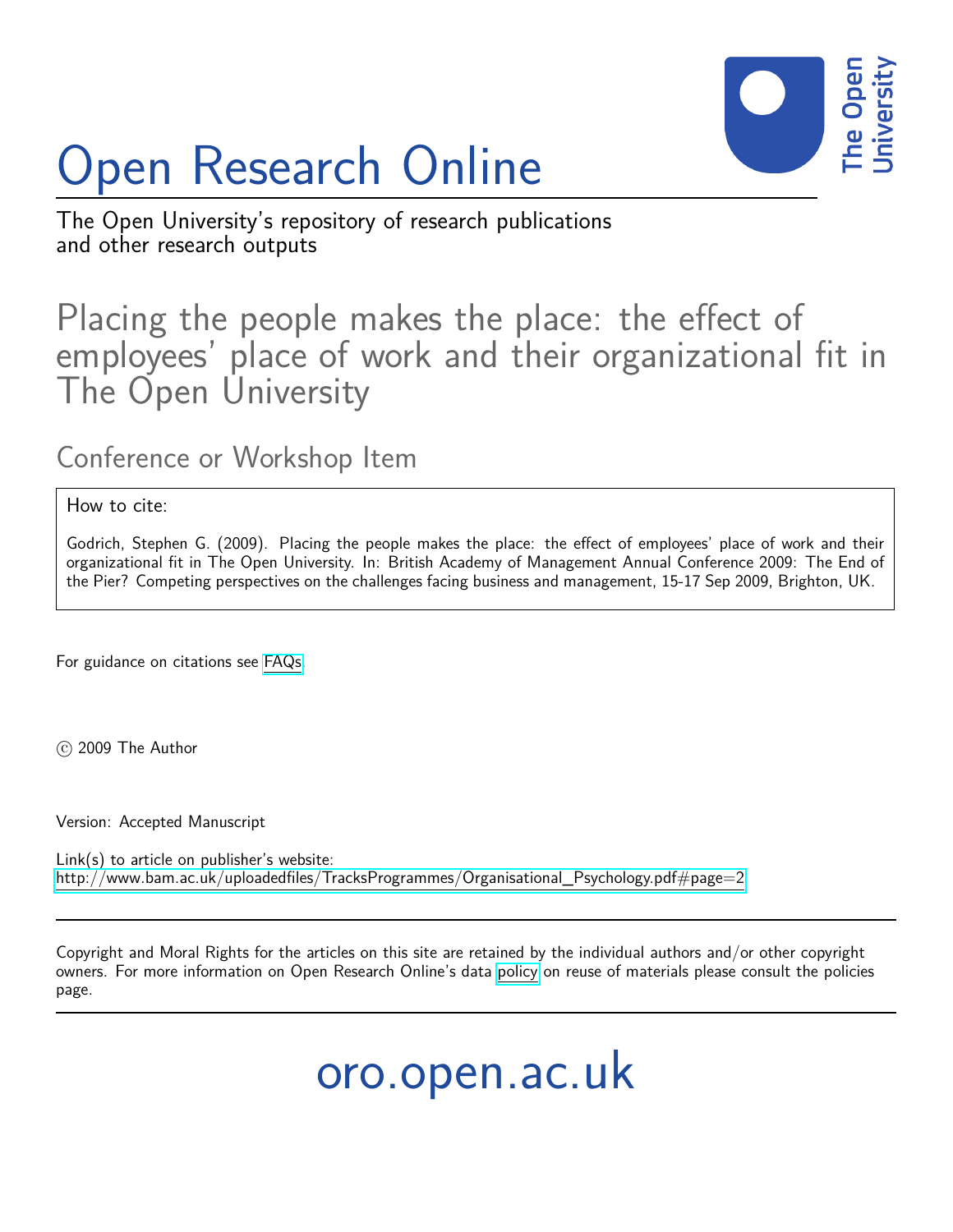#### **Placing The People Makes The Place: The effect of employees' place of work and their organizational fit in The Open University.**

#### **Stephen G. Godrich Open University Business School**

#### **Abstract**

This paper looks at where people work, in relation to an organization's central (head) office, and its effect on levels of organizational fit. It will suggest that organizational fit may be reduced according to whether employees work in the head office, regional offices or are home-anchored. The question as to the extent to which regional and/or home-anchored employees still have some degree of fit (and possible reasons for this) or regionality becomes a safe haven for misfits (and the implications of this) will also be considered.

The paper considers and questions, in the light of ASA theory, whether misfits are likely to leave or, indeed, in a regional or home-anchored situation, may become centres for organizational learning/innovation and/or resistance. It goes on to suggest a means for testing the hypotheses with a study of employees at the Open University.

#### **Background**

With regard to fit, much of the research appears to consider and define aspects of fit with the organization as well as with work-colleagues, aspects of the job and the wider environment (Kristof, 1996; Billsberry et al, 2005; Kristof-Brown et al, 2005). Relatively little work has been carried out which assesses the influence of particular factors in terms of their effect on fit. With so many employees in any particular organization now working in a variety of workplaces, it seems appropriate to test whether organizational fit can be assumed to be uniform across distance and differing workplace scenarios. Few studies have looked at the effect on fit of employee distance from head office although Denton and Peay (1999) found there to be some support of Schneider's (1987) homogeneity hypothesis when studying retail bookstore managers.

#### **Influence of geographical distance employees work from their head office**

Much literature appears to assume that people either fit or they misfit. Indeed, Schneider's seminal work regarding Attraction-Selection-Attrition (Schneider, 1987) suggests that those employees who do not fit (misfits) will leave an organization leading to an ever-increasing degree of homogeneity amongst those remaining.

What has received less attention is that employees may have differing levels of fit which may be influenced by where they work, although Cooper-Thomas (2008) suggests there may be areas of fit, borderline fit and misfit which fluctuate (particularly with regard to new employees in an organization). There may well be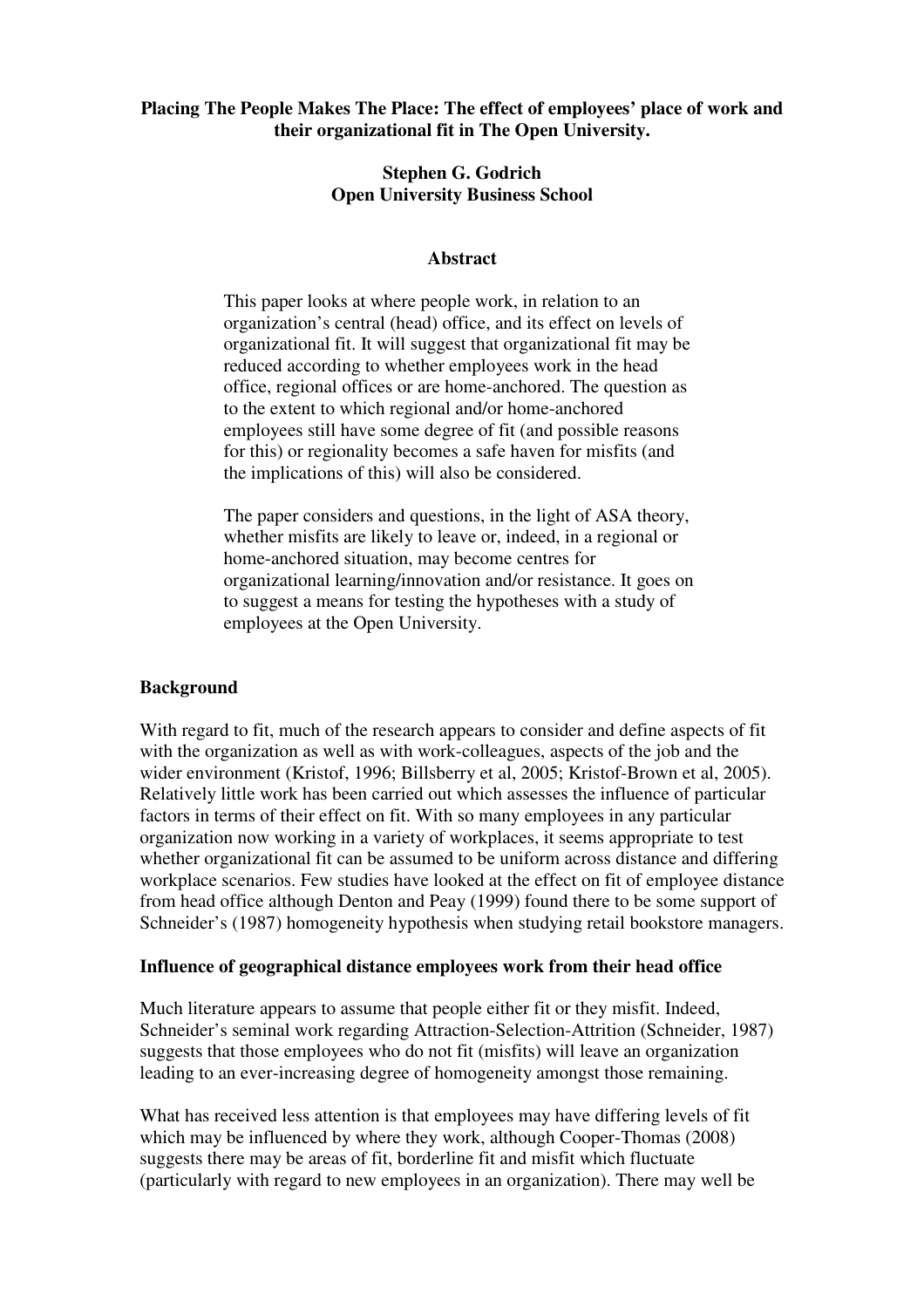many people who have borderline fit or, even, misfit and this is, perhaps, more likely in a scenario where the organizational norms and values are less likely to be reinforced i.e. in regional offices or for those home-anchored employees.

*Proposition 1: The level of organizational fit with the organization's norms and values will decline the further away from the influence of a main office an employee works*.

#### **'Localness' as a fit factor**

The lack of fit with the overall organization for those outside of the head office may be disguised by employees having a strong sub-group fit with the values and norms of the organization at a local level. Jansen and Kristof-Brown (2006, pg 201) endorsed this view, particularly with regard to large bureaucratic organisations, going on to suggest that "These subgroups are likely to have more meaning to individual employees" hence fit will be stronger with these groups than with the organization as a whole. They also make the point that good fit with a key part of the environment may compensate for a lack of overall organizational fit.

Regional employees, thus, may still exhibit high levels of fit with their local environment. The paper will discuss the implications of this – fit drift – the idea that employees working away from the main office may exhibit lower levels of fit with the organisation but close fit at a local level where differing norms and values might prevail. It will consider whether local fit should be a sub-division in its own right.

*Proposition 2: Fit for those employees working away from the main office may still exhibit organizational fit but pertaining to local interpretations of the organization's norms and values*.

#### **Misfit and implications in geographically dispersed workforce**

Judge (2007) queries the ASA model suggesting it fails to consider the question of what happens to those employees who may not fit yet other forces prevent them from leaving. Sekiguchi et al. (2008) suggest that individuals with more restraining forces (such as maintaining lifestyle, social networks and the like) will be more embedded in a job and, hence, less likely to leave that job whether they fit in with the organization or not. This factor may be more prevalent in a regional office situation or with homeanchored workers were personal fit factors (and high job embeddedness) lead to lower turnover than expected with those that exhibit a lower degree of fit with the organization.

Billsberry et al (2008) present evidence that suggest that misfits become centres of rebellion. Rebellion, though, can be seen as both positive (as driving organizational learning and innovation) and negative (as institutionalized resistance) factor. I define organizational rebellion as collective and/or individual acts of workplace disruption which can include both innovation (change) and resistance (to change). The clear implication is that it will be misfits who will be most likely to take up this rebellious attitude.

Coldwell et al (2008) suggests that misfits may be tolerated so long as the mismatch is minor. Lyons et al (2007) suggest that a degree of misfit is desirable to drive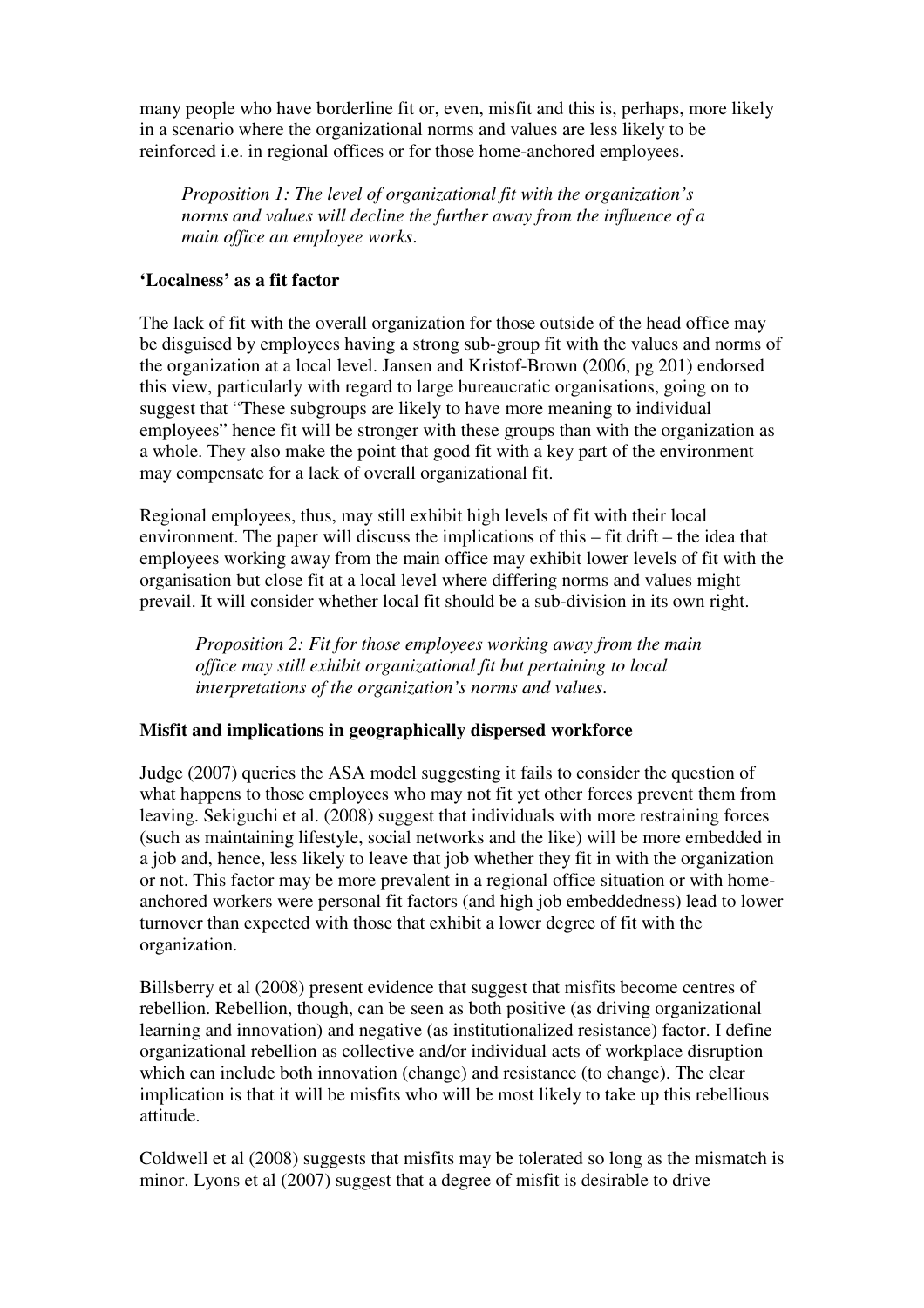innovation. They argue that in organizations where "organizational norms are strong, people will adopt the dominant perspective and potential dissenters who may provide alternative perspectives will refrain from voicing their opinion" (pg 180). Levinthal and March (1993) suggest that "Solutions to problems are localized to the domain of the problems as defined organizationally" (pg 99). They argue that organizational learning is bounded by local environments. Localness (or regionality) is likely to lead to local learning which, in turn, reinforces apparent misfit from head office to regional employees.

This might be perceived as a positive aspect of retaining misfitting employees. It would, perhaps, be in the best interests of organizations to actively marginalise such misfits in regional offices or as home-anchored workers. Leaving misfits in perceived backwaters would enable organizations to gain the benefit of organizational learning and innovation whilst minimizing the risk from rebellion (which might threaten the organizations fundamental norms, beliefs and values). Whilst it may, therefore, be in organizations' interests to keep misfits in the organization, it might be worth doing so at a distance.

There may also be, what Agocs (1997) calls, institutionalized resistance (as a form of rebellion) from misfitting non-head office employees. She defines institutionalised resistance as "a pattern of organizational behaviour…to actively deny, reject, refuse to implement, repress or even dismantle change proposals and initiatives" (pg 918). This resistance is likely to be more prevalent from employees who have fewer interactions with head office employees (as keepers of the organization's values) and either misfit with the organization as a whole or exhibit closer fit with their local colleagues.

> *Proposition 3: Innovation, organizational learning and resistance to head office change initiatives is an attitude more likely to be a prevalent in misfitting employees working away from an organization's main office.*

#### **Methodology**

The discussion has avoided opening up the debate about measuring fit. The debate rages on (Muchinsky and Monahan, 1987; Bretz and Judge, 1994; Harrison, 2007). The real issue is in terms of defining key differences between main office, regional and home-anchored workers and when a worker can be considered to fall into one category or another.

The study will look at a large organization (The Open University) to provide the data. The Open University is considered a particularly appropriate organization to study given it has a head office and supporting regional structure. It also has a significant number of employees who might be considered home-anchored workers.

The research will utilise longitudinal data from whole-of-organization Staff Surveys – 2 data sets from 2008 and 2009 - which will test for degrees of fit using published measures including organization-based self-esteem, trust, commitment and job satisfaction. This survey, unfortunately, is designed to assess overall levels of organizational fit. Further research will be carried out to determine levels of fit with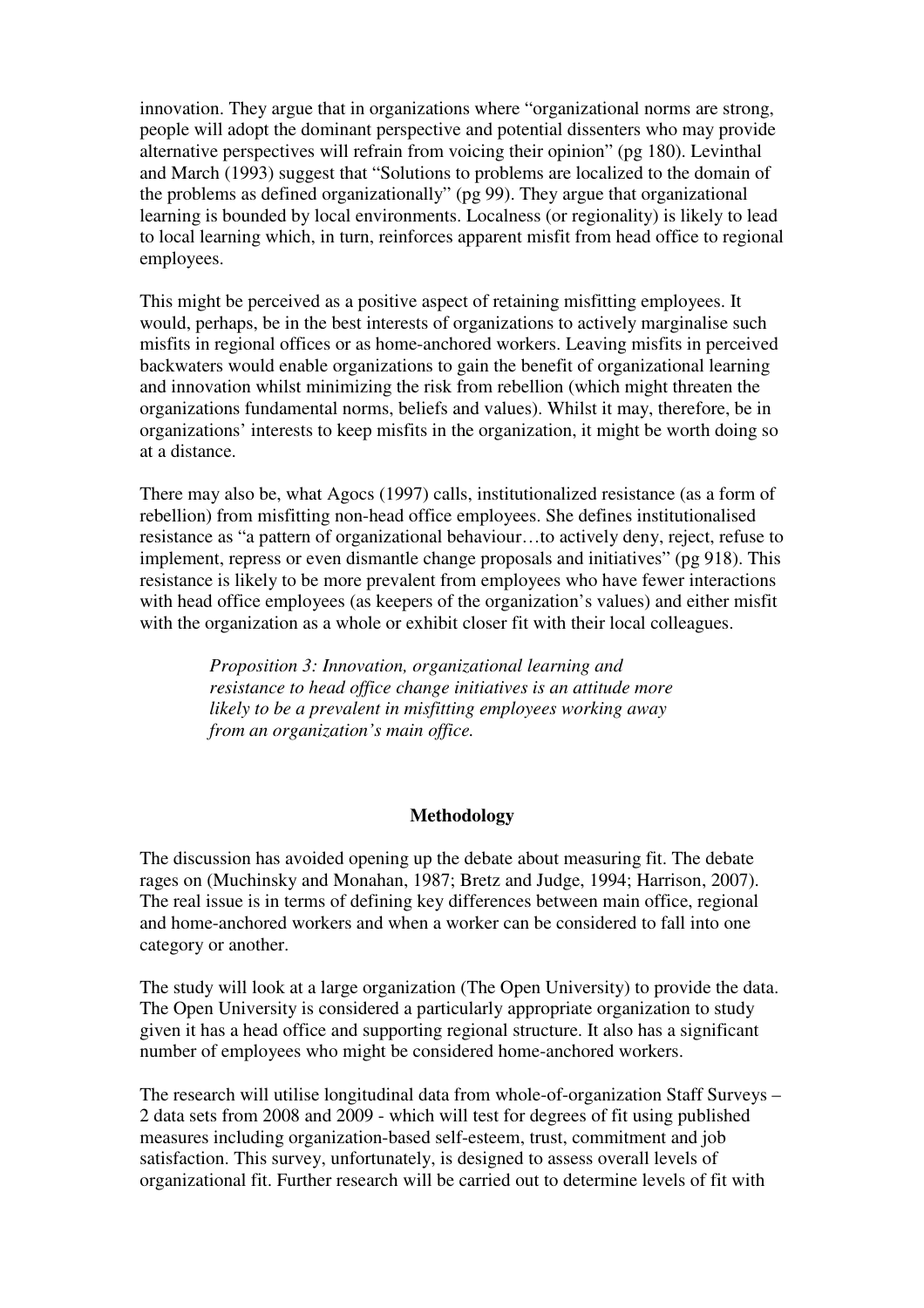regard to regional versus organizational fit and the degree of rebellion exhibited by head-office, regional and home-anchored employees.

#### **Conclusion**

There are many issues regarding the effect on fit of the distance employees work from the main office – this paper offers tentative theories as to understand the situation and the implications for organizations. Clearly, though, this is an area of fit research which is worthy of further investigation by researchers.

The ASA model goes so far in terms of explaining fit but fails to explore the reasons why some misfits (including borderline fit) stay.

This paper offers some proposals to test propositions which will address this void.

It may well be that, ultimately, it may be where people work that makes the place as much as the place (organization) itself.

#### **References**

Agocs C. (1997). Institutionalized Resistance to Organizational Change: Denial, Inaction and Repression. *Journal of Business Ethics*, **16**, pp 917-931

Billsberry J., V.Ambrosini, J.Moss-Jones, P.Marsh (2005). Some suggestions for mapping organizational members' sense of fit. *Journal of Business and Psychology* **19**, **4**, pp.555-570

Bretz R.D., T.A.Judge (1994) Person-organization fit and the theory of work adjustment: Implications for satisfaction, tenure, and career success. *Journal of Vocational Behavior*, **44**, pp.32-54

Coldwell D.A., J.Billsberry, N.van Meurs and P.J.G.Marsh (2008). The effects of person-organization fit on employee attraction and retention: Towards a testable explanatory model. *Journal of Business Ethics*, **78**, pp.611-622

Cooper-Thomas H.D. (2008). Colour match: the relationship between organisational socialisation and fit. Paper presented at  $2<sup>nd</sup>$  Global e-Conference on Fit

Denton D.W., A.Peay (1999) The Attraction-Selection-Attrition model of organizational behaviour and the homogeneity of managerial personality. *Current Research In Social Psychology* **4, 8**, pp.146-159

Harrison D.A. (2007). Pitching Fits in Applied Psychological Research: Making Fit Methods Fit Theory In C.Ostroff and T.A.Judge (Eds.) *Perspectives on Organizational Fit*, pp.389-416